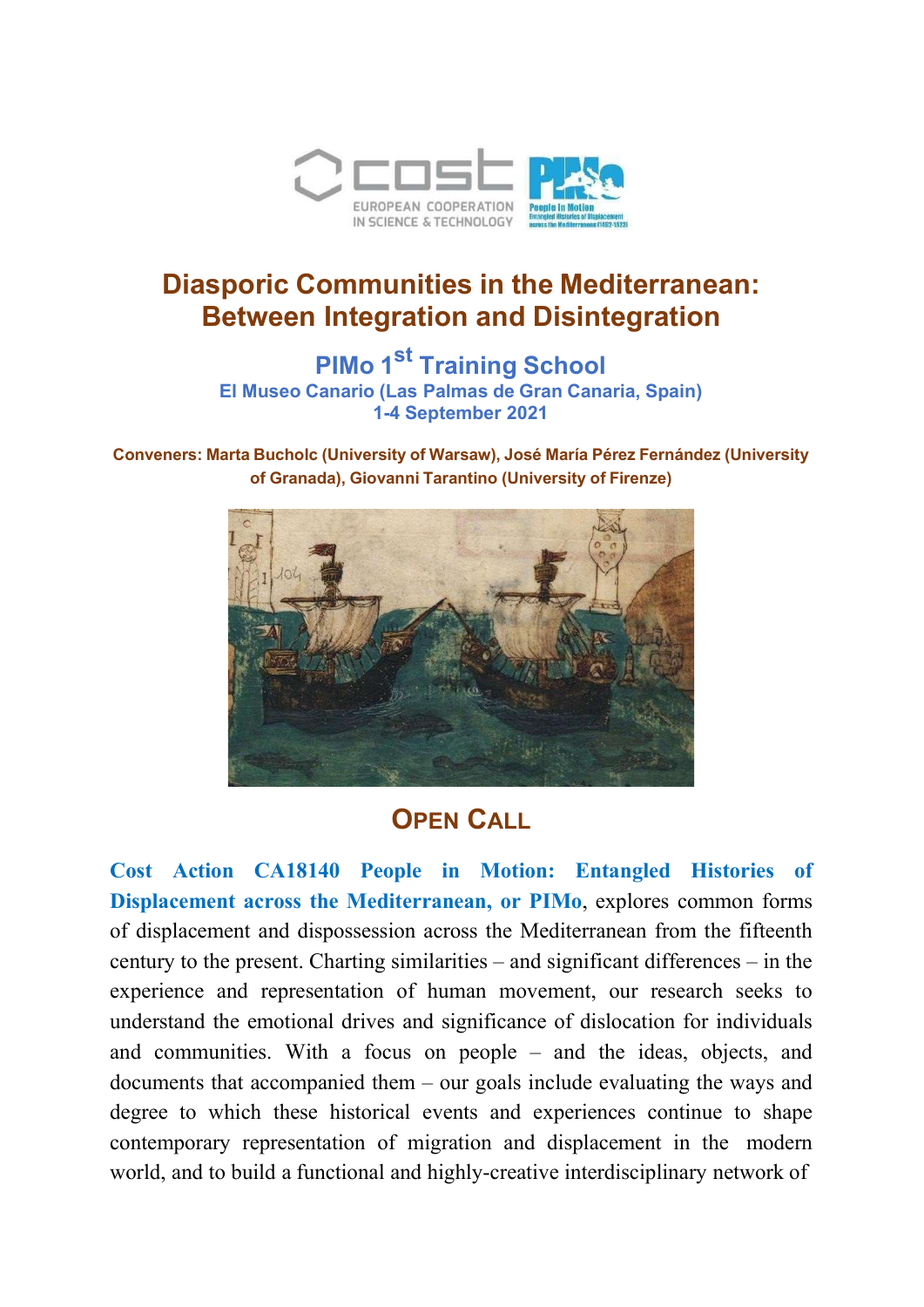collaborators from around the world. More information about the action is available here: http://www.peopleinmotion-costaction.org/.

### Goals and interests of the four Working Groups of PIMo:

Within the deeply entangled or intertwined history and cultures of the Mediterranean, the PIMo project introduces the term 'displacement' as a way to reconceptualise the movement of people with awareness, historical acuity, and compassion. Attending to the phenomenon of displacement as a connective tissue of human experience does not presume (or judge) the conditions of movement (voluntary or involuntary), but seeks to recover and understand individuals and communities in light of their particular experiences of re/location. By tracing the entangled movement of People, Objects, Paper, and Ideas this project understands displacement and dislocation as shared human experience, while remaining attentive to their geographical, political, and historical specificities. PIMo WGs investigate multiple historical case studies of the movement of people, things, paper and ideas through religious proselytism, conflict and persecution, slavery and indentured labour, trade, exploration, and imperialism, curiosity, and environmental and social catastrophe.

#### Goals of the Training School:

Wide enough to support radically distinctive civilizations, and yet narrow enough to ensure ready contact between them, the Mediterranean became, in David Abulafia's opinion, "probably the most vigorous place of interaction between different societies on the face of this planet". How should we go about historically studying the life aspirations and agency of minority groups moving and settling between the shores of the Mediterranean basin where religion, language, literacy, class, gender, political culture, music, architecture, clothing, food and other identity signifiers unity and divide a large variety of religious and ethnic groups? The PIMo Training School aims to explore the "visible and invisible networks" between cultures in the Mediterranean area, from the fifteenth century to the present and to show the ways such connections were (and are) artificially separated by ideological and literal borders. Its main objective is to offer an opportunity for research development, training and exchange of ideas for PhD and postdoctoral students working in the fields of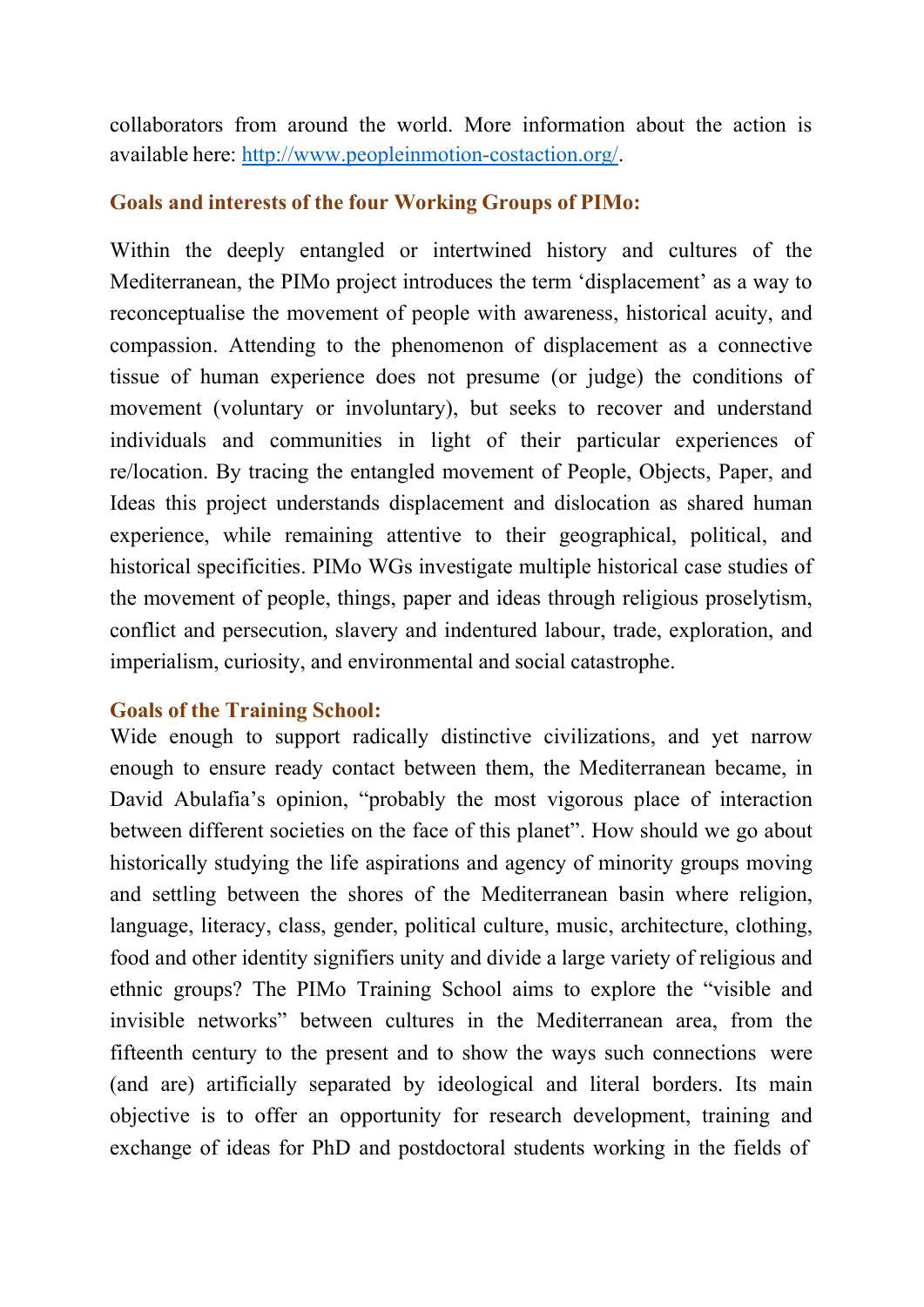Mediterranean Studies, Migration Studies, Cultural Transfers and History of Emotions. The entangled intellectual, cultural, and material histories of the Mediterranean will be unfolded following the displacement and resettlement of minority groups and individuals and the emotional responses of both displaced peoples and the communities they orbit and join. This school also aims to provide a critical introduction to some of the most influential frameworks of explanation in historical work today and to equip trainees with the skills they will need to find and gain access to all the primary source materials they need for their projects. School sessions will consist of a series of lectures and seminars delivered by prominent historians and sociologists from various countries and in-depth discussion sessions on the participating trainees' PhD and postdoctoral research projects. The language of communication for the School is English. The assessment will be in the form of a written essay of 3,000 words to be handed in 2 weeks after the end of the School.

#### Highlights of the program:

Guided tours of the Las Palmas Cathedral and the Diocesan Museum of Sacred Art (this is where more than 2,000 Canarias stood trial before the Spanish Inquisition between the  $16<sup>th</sup>$  and  $19<sup>th</sup>$  centuries), and a talk and guided visit throughout the Museo Canario and the annexed Inquisition archives, by the Museum Director, Dr Daniel Pérez Estévez. Departing from the available materials related to the Inquisition, this may be a first step to think of the experience of crossings in the Mediterranean. Given the jurisdiction of the Inquisitorial Court of the Canary Islands, the archipelago stood at the crossroads between the Mediterranean and the Atlantic and as such can be a useful tool to look into Mediterranean mobility. The idea is not to necessarily work on those materials alone, but they offer a starting point on how to translate, from written and material sources (such as trial records, denunciation books and lists of confiscated assets of prisoners) the four key elements that connect the different Working Groups in PIMo: Things, Ideas, Paper and People.

#### Conditions of application:

The applicants must be engaged in an official research programme as a PhD Student or an Early Career Investigator (ECI, less than 8 years between the date of the PhD/doctorate and the date of application) employed by, or affiliated to, an institution, organisation or legal entity which has within its remit a clear association with performing research.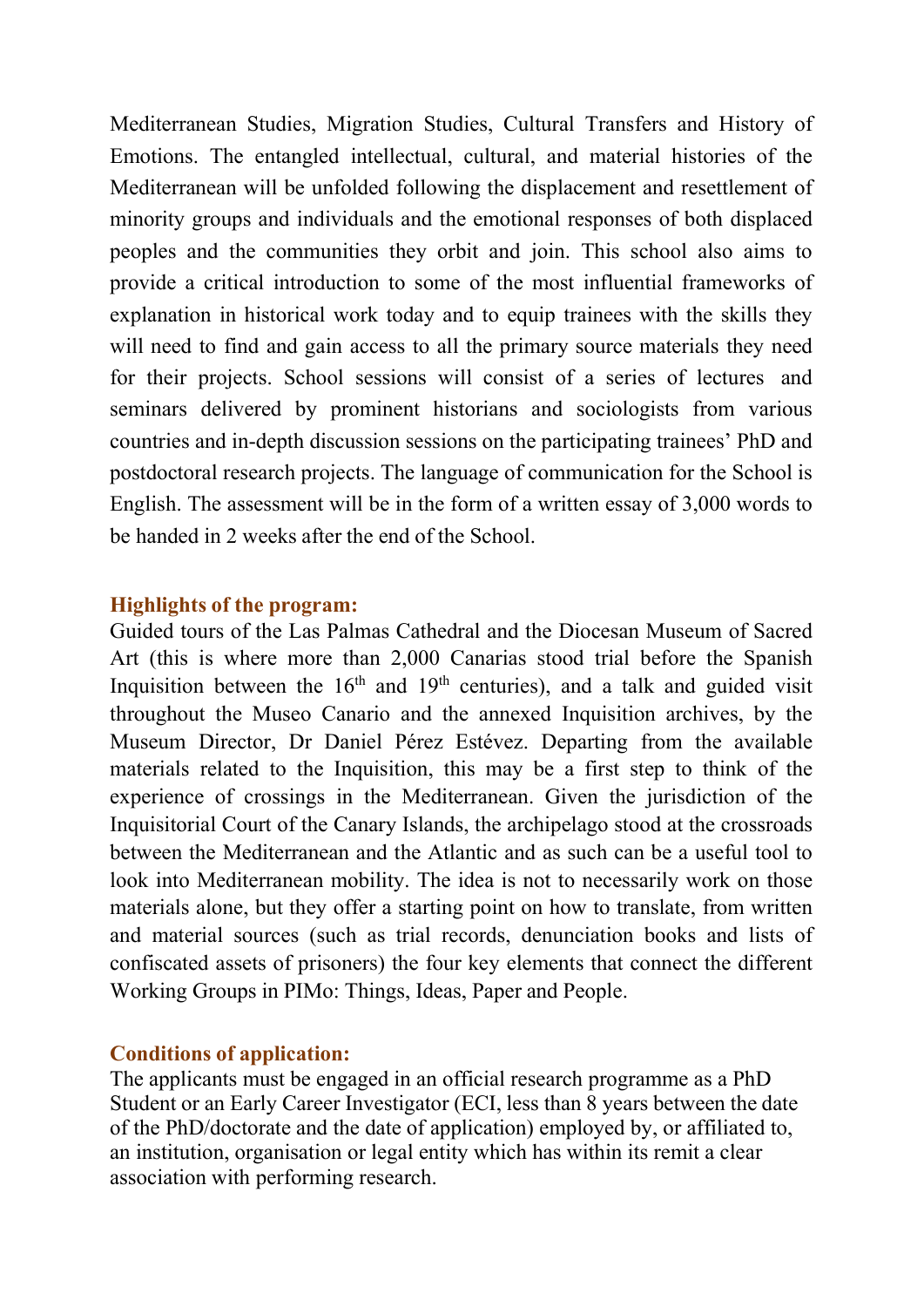Eligible Applicants must be based in PIMo Full Members / PIMo Cooperating Member or come from Approved COST Near-Neighbour Country (NNC) Institutions (the list of the NNCs is available here: https://www.cost.eu/actions/CA18140/#tabs|Name:parties).

Places are limited, with a maximum of 24 participants.

All application documents should be submitted directly to the attention of Professor Marta Bucholc on bucholcm@is.uw.edu.pl . The deadline for applications is 30 June 2021.

# Application documents:

An application should include:

- 1. a motivation letter indicating reasons to apply including the connection between the candidate's research interests and PIMo profile (up to two pages);
- 2. CV including a list of published and accepted publications and a description of research experience (up to two pages);
- 3. description of the PhD research project or the ECI research project (up to three pages);
- 4. a reference letter (one page);
- 5. information on any additional funding made available to the applicant by his/her home institution or third parties to support the participation in the Training School, if applicable.

## Selection criteria:

The selection committee including Giovanni Tarantino (Action Chair), Katrina O'Loughlin (Action Vice-Chair), Marta Bucholc (PIMo Training Schools Coordinator) and the four WG Leaders will evaluate the applications based on the following criteria:

the connection of the applicant's research project to PIMo (30%); the quality of the applicant's CV (30%); the applicant's motivation to participate (20%); the applicant's research

experience (10%);

the reference letter (10%).

The selection committee will prepare a ranking list of applicants. Please note that the committee will strive for a reasonable gender and nationality balance concerning trainee participation. 24 best applicants will be notified of the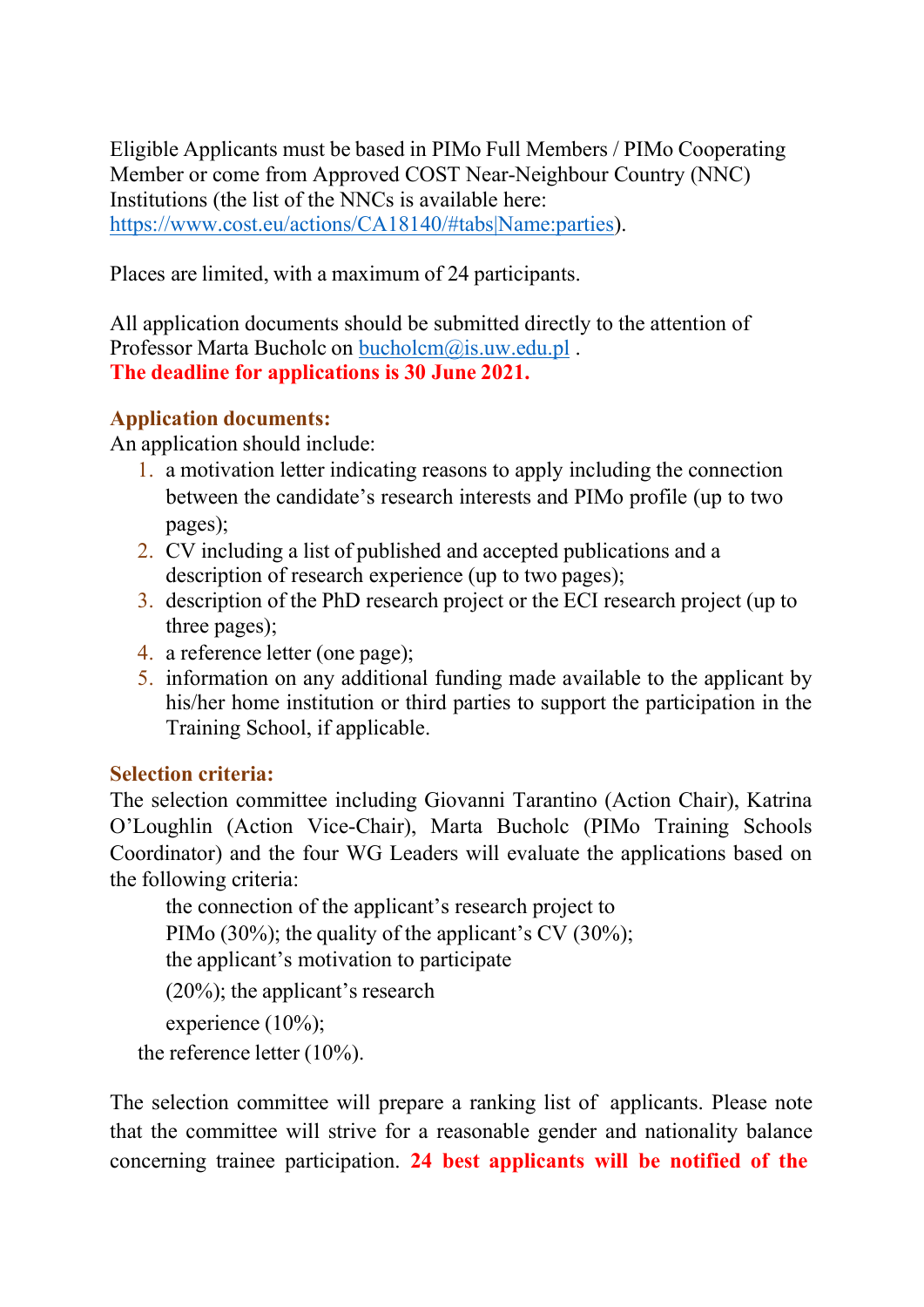acceptance before 15 July 2021 and they will be given one week to confirm their intention to participate. If an applicant declines or fails to confirm, their places will be allocated to the next candidate on the list.

## Funding:

Expenses (up to 700 EUR per trainee) will be reimbursed in line with relevant COST rules. In order to be eligible for the reimbursement, each participant will be required to daily sign the School attendance list.

For details please consult the COST Vademecum (https://www.cost.eu/wpcontent/uploads/2020/06/Vademecum-V8-1-May-20202.pdf) as well as the COST guidelines on travel reimbursement rules (https://www.cost.eu/wpcontent/uploads/2020/05/Travel-Reimbursement-Rules-.pdf).

All participants will be required to register for an e-COST profile at https://eservices.cost.eu

– each participant must add their bank details to their e-COST profile prior to receiving their e-COST invitation.

Neither the COST Association nor the local organizer of the Training school can be considered the applicant's employer. The applicants must make their own arrangements for all provisions relating to visa, personal security, health, taxation, social security, and pension matters.

Please note that PIMo STSM (Short Term Scientific Mission) Grants cannot be used to fund the participation in a Training School.

## Accommodation and board:

The organizers will assist the participants in finding suitable accommodation and board options. The participants will be obliged to make their own hotel reservations and travel arrangements.

Enquiries: Please send your enquiries to Prof. Marta Bucholc (bucholcm@is.uw.edu.pl).

COVID-19 Prevention Guidance

The PIMo Training School will follow the rules in place at the Canario Museum and more generally in Spanish education settings. Practices will be